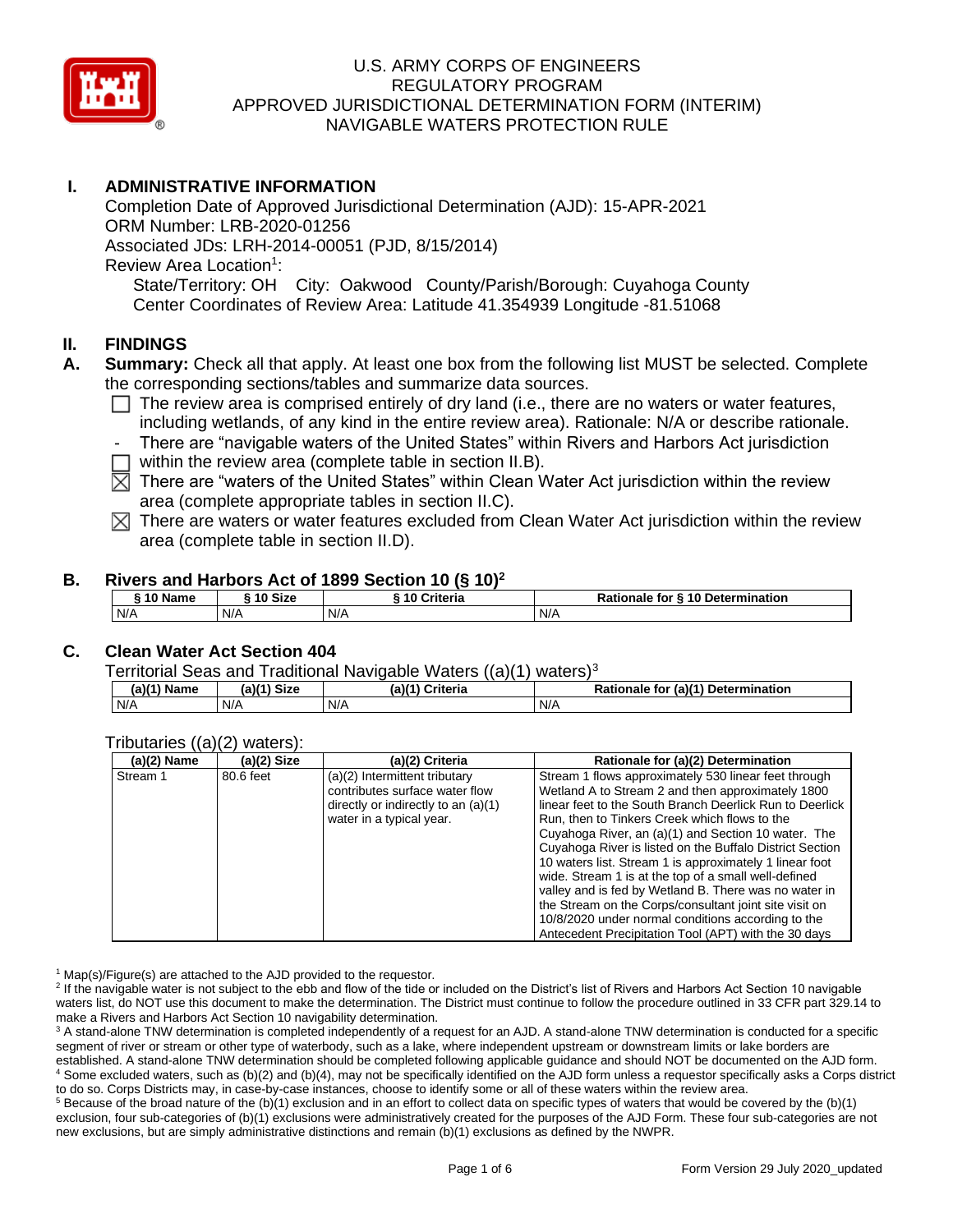

|          |            |                                                                                                                                | immediately preceding the site visit being dry. On the<br>consultant site visit on March 26, 2019, the condition<br>was also normal according to the APT with the 30-days<br>immediately prior to the site visit being dry but there<br>was water standing in the stream. As the stream has<br>water slowly fed to it by Wetland B it was determined<br>that Stream 1 flows more than just in response to rain<br>events and is therefore intermittent.                                                                                                                                                                                                                                                                                                                                          |
|----------|------------|--------------------------------------------------------------------------------------------------------------------------------|--------------------------------------------------------------------------------------------------------------------------------------------------------------------------------------------------------------------------------------------------------------------------------------------------------------------------------------------------------------------------------------------------------------------------------------------------------------------------------------------------------------------------------------------------------------------------------------------------------------------------------------------------------------------------------------------------------------------------------------------------------------------------------------------------|
| Stream 2 | 193.7 feet | (a)(2) Perennial tributary contributes<br>surface water flow directly or<br>indirectly to an (a)(1) water in a<br>typical year | Stream 2 originates off-site from an off-site spring south<br>of Alexander Road. Stream 2 then flows approximately<br>1800 west under Interstate 271 to South Branch<br>Deerlick Run to Deerlick Run, then to Tinkers Creek<br>which flows to the Cuyahoga River, an (a)(1) and<br>Section 10 water. Also in support of Stream 2 being<br>perennial, ConnectExplorer aerial photos indicate water<br>in the channel in all aerial photos reviewed (4/9/2006,<br>4/24/2007, 12/8/2014, 4/29/2015, 11/5/2016,<br>11/29/2017, 12/25/2019, 11/19/2020). Also in support<br>that the Stream 2 is perennial, an 1896 map on the<br>Cleveland Historic Maps website<br>(https://www.arcgis.com/apps/View/index.html?appid=d<br>db0ee6134d64de4adaaa3660308abfd) indicates a<br>spring at this location. |

Lakes and ponds, and impoundments of jurisdictional waters ((a)(3) waters):

| $(a)(3)$ Name | $(a)(3)$ Size | (a)(3) Criteria | Rationale for (a)(3) Determination |
|---------------|---------------|-----------------|------------------------------------|
| N/A           | N/A           | N/A             | N/A                                |

#### Adjacent wetlands ((a)(4) waters):

| (a)(4) Name            | (a)(4) Size  | (a)(4) Criteria                                    | Rationale for (a)(4) Determination                                                                                                                                                                                                                                                                                                 |
|------------------------|--------------|----------------------------------------------------|------------------------------------------------------------------------------------------------------------------------------------------------------------------------------------------------------------------------------------------------------------------------------------------------------------------------------------|
| Wetland A-<br>Emergent | 0.06 acres   | (a)(4) Wetland abuts an (a)(1)-(a)(3)<br>water     | Wetland A (Emergent) directly abuts and physically<br>connects to perennial Stream 2, an off-site (a)(2) water.<br>Although the wetland delineation map demarcates<br>Wetland A, B, C and D as separate wetlands they are<br>connected and all one wetland. These wetlands are<br>part of one large wetland that extends off site. |
| Wetland A-<br>Forested | 2.56 acres   | $(a)(4)$ Wetland abuts an $(a)(1)-(a)(3)$<br>water | Wetland A (Forested) directly abuts and physically<br>connects to perennial Stream 2, an off-site (a)(2) water.<br>Although the wetland delineation map demarcates<br>Wetland A, B, C and D as separate wetlands they are<br>connected and all one wetland. These wetlands are<br>part of one large wetland that extends off site. |
| <b>Wetland B</b>       | 0.21 acres   | (a)(4) Wetland abuts an (a)(1)-(a)(3)<br>water     | Wetland B directly abuts and physically connects to<br>perennial Stream 2, an off-site (a)(2) water. Although<br>the wetland delineation map demarcates Wetland A, B,<br>C and D as separate wetlands they are connected and<br>all one wetland. These wetlands are part of one large<br>wetland that extends off site.            |
| Wetland C              | $0.08$ acres | (a)(4) Wetland abuts an (a)(1)-(a)(3)<br>water     | Wetland C directly abuts and physically connects to<br>perennial Stream 2, an off-site (a)(2) water. Although<br>the wetland delineation map demarcates Wetland A, B,                                                                                                                                                              |

 $1$  Map(s)/Figure(s) are attached to the AJD provided to the requestor.

<sup>2</sup> If the navigable water is not subject to the ebb and flow of the tide or included on the District's list of Rivers and Harbors Act Section 10 navigable waters list, do NOT use this document to make the determination. The District must continue to follow the procedure outlined in 33 CFR part 329.14 to make a Rivers and Harbors Act Section 10 navigability determination.

<sup>3</sup> A stand-alone TNW determination is completed independently of a request for an AJD. A stand-alone TNW determination is conducted for a specific segment of river or stream or other type of waterbody, such as a lake, where independent upstream or downstream limits or lake borders are established. A stand-alone TNW determination should be completed following applicable guidance and should NOT be documented on the AJD form. <sup>4</sup> Some excluded waters, such as (b)(2) and (b)(4), may not be specifically identified on the AJD form unless a requestor specifically asks a Corps district to do so. Corps Districts may, in case-by-case instances, choose to identify some or all of these waters within the review area.

<sup>5</sup> Because of the broad nature of the (b)(1) exclusion and in an effort to collect data on specific types of waters that would be covered by the (b)(1) exclusion, four sub-categories of (b)(1) exclusions were administratively created for the purposes of the AJD Form. These four sub-categories are not new exclusions, but are simply administrative distinctions and remain (b)(1) exclusions as defined by the NWPR.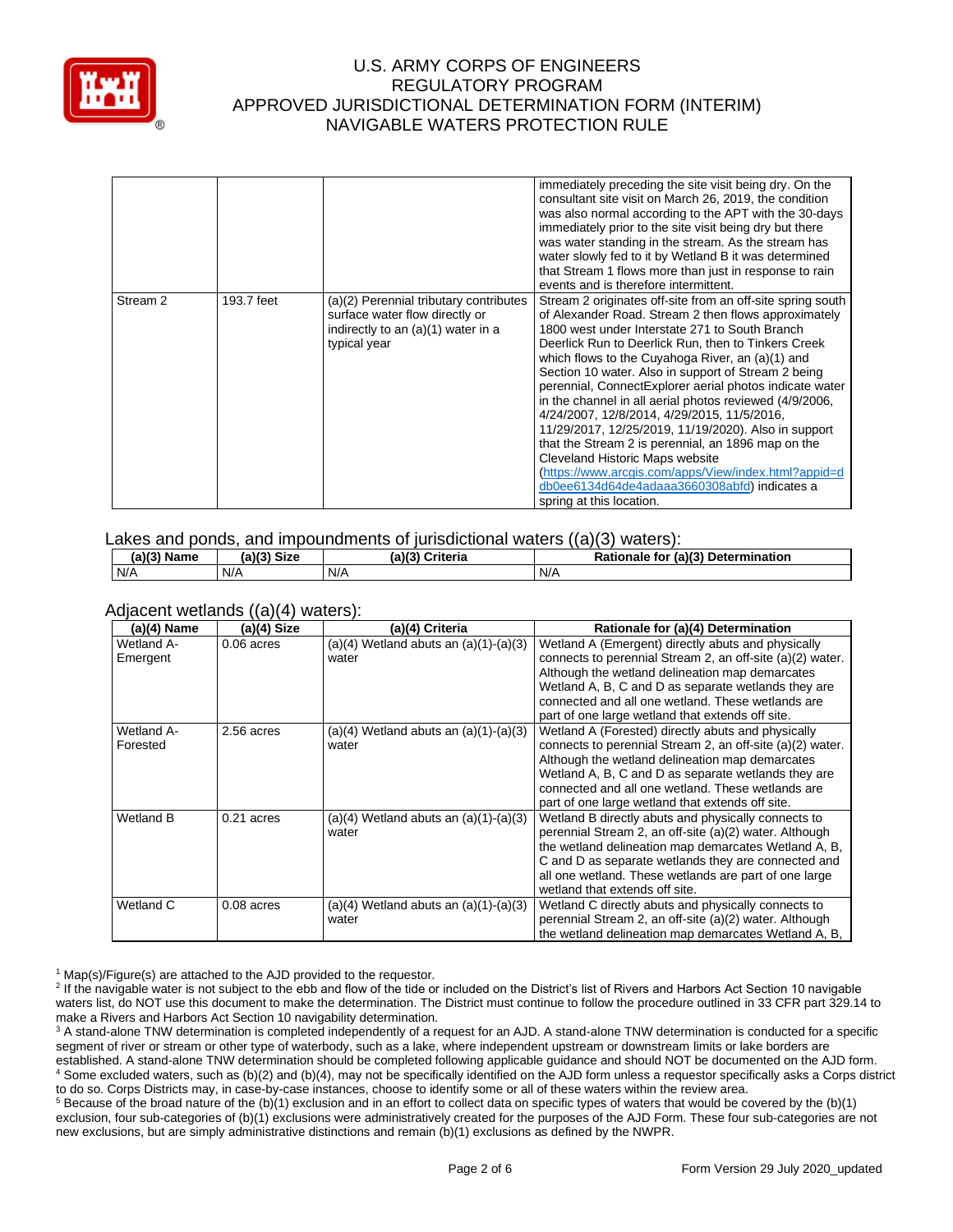

|                        |              |                                                    | C and D as separate wetlands they are connected and<br>all one wetland. These wetlands are part of one large<br>wetland that extends off site.                                                                                                                                                                                     |
|------------------------|--------------|----------------------------------------------------|------------------------------------------------------------------------------------------------------------------------------------------------------------------------------------------------------------------------------------------------------------------------------------------------------------------------------------|
| Wetland D-<br>Emergent | $0.08$ acres | $(a)(4)$ Wetland abuts an $(a)(1)-(a)(3)$<br>water | Wetland D (Emergent) directly abuts and physically<br>connects to perennial Stream 2, an off-site (a)(2) water.<br>Although the wetland delineation map demarcates<br>Wetland A, B, C and D as separate wetlands they are<br>connected and all one wetland. These wetlands are<br>part of one large wetland that extends off site. |
| Wetland D-<br>Forested | $0.12$ acres | $(a)(4)$ Wetland abuts an $(a)(1)-(a)(3)$<br>water | Wetland D (Forested) directly abuts and physically<br>connects to perennial Stream 2, an off-site (a)(2) water.<br>Although the wetland delineation map demarcates<br>Wetland A, B, C and D as separate wetlands they are<br>connected and all one wetland. These wetlands are<br>part of one large wetland that extends off site. |

# **D. Excluded Waters or Features**

Excluded waters  $((b)(1) - (b)(12))^4$ :

| <b>Exclusion Name</b> | $(2)(1)$ $(2)(1)$<br><b>Exclusion Size</b> | Exclusion <sup>5</sup>                 | <b>Rationale for Exclusion Determination</b>                                                                        |
|-----------------------|--------------------------------------------|----------------------------------------|---------------------------------------------------------------------------------------------------------------------|
| Pond 1                | $0.08$ acres                               | (b)(8) Artificial lake/pond            | Based on Google Earth aerial photos, the pond                                                                       |
|                       |                                            | constructed or excavated in upland     | appeared between June 16, 2006 and May 31, 2007.                                                                    |
|                       |                                            | or a non-jurisdictional water, so long | The pond was constructed in an area mapped as                                                                       |
|                       |                                            | as the artificial lake or pond is not  | Mahoning silt loam soils (MgB, 2 to 6 percent slopes)                                                               |
|                       |                                            | an impoundment of a jurisdictional     | which are only 5% hydric (Web Soil Survey). Based on                                                                |
|                       |                                            | water that meets $(c)(6)$              | available aerial photography (Google Earth, 2/28/2006)                                                              |
|                       |                                            |                                        | there was a probable wetland at this location. Pond 1                                                               |
|                       |                                            |                                        | has a culvert that outlets to Wetland F but Wetland F is                                                            |
|                       |                                            |                                        | a (b)(1) non-adjacent Wetland as described below.                                                                   |
|                       |                                            |                                        | Therefore, based on the site visit and review of remote                                                             |
|                       |                                            |                                        | tools, the pond doesn't connect to an (a)(2) water and                                                              |
|                       |                                            |                                        | there is no evidence to indicate that this pond is an                                                               |
|                       |                                            |                                        | impoundment of a jurisdictional water. The off-site                                                                 |
|                       |                                            |                                        | stream discussed below is 269 feet away from the pond                                                               |
|                       |                                            |                                        | at an elevation of 1049.3 feet while the pond is at an<br>elevation of 1050.5 feet, a difference of 1.2 feet. Based |
|                       |                                            |                                        | on the horizontal and vertical distance from the stream,                                                            |
|                       |                                            |                                        | this pond is not connected to and will not be flooded by                                                            |
|                       |                                            |                                        | the stream in a typical year. This pond is surrounded by                                                            |
|                       |                                            |                                        | uplands and is entirely on-site. The entire perimeter                                                               |
|                       |                                            |                                        | was observed and no direct connections to an (a)(1)-                                                                |
|                       |                                            |                                        | (a)3) water were observed. It isn't physically separated                                                            |
|                       |                                            |                                        | from an $(a)(1)-(a)(3)$ water by any natural berms or                                                               |
|                       |                                            |                                        | similar natural feature nor is it physically separated                                                              |
|                       |                                            |                                        | from an $(a)(1)-(a)(3)$ water only by artificial                                                                    |
|                       |                                            |                                        | structure/features Therefore, this pond is not                                                                      |
|                       |                                            |                                        | jurisdictional.                                                                                                     |
| Wetland E             | 0.26 acres                                 | (b)(1) Non-adjacent wetland            | The closest $a(2)$ water to Wetland E is off-site to the                                                            |
|                       |                                            |                                        | south of the project area. The Huntington District                                                                  |
|                       |                                            |                                        | identified it as Stream 2A and in a Preliminary                                                                     |
|                       |                                            |                                        | Jurisdictional Determination (LRH-2014-00051,                                                                       |
|                       |                                            |                                        | 8/15/2014) indicated the flow regime is intermittent.                                                               |
|                       |                                            |                                        | Wetland E is at an elevation of 1049.5 linear feet while                                                            |

<sup>1</sup> Map(s)/Figure(s) are attached to the AJD provided to the requestor.

<sup>2</sup> If the navigable water is not subject to the ebb and flow of the tide or included on the District's list of Rivers and Harbors Act Section 10 navigable waters list, do NOT use this document to make the determination. The District must continue to follow the procedure outlined in 33 CFR part 329.14 to make a Rivers and Harbors Act Section 10 navigability determination.

<sup>3</sup> A stand-alone TNW determination is completed independently of a request for an AJD. A stand-alone TNW determination is conducted for a specific segment of river or stream or other type of waterbody, such as a lake, where independent upstream or downstream limits or lake borders are established. A stand-alone TNW determination should be completed following applicable guidance and should NOT be documented on the AJD form. <sup>4</sup> Some excluded waters, such as (b)(2) and (b)(4), may not be specifically identified on the AJD form unless a requestor specifically asks a Corps district to do so. Corps Districts may, in case-by-case instances, choose to identify some or all of these waters within the review area.

<sup>5</sup> Because of the broad nature of the (b)(1) exclusion and in an effort to collect data on specific types of waters that would be covered by the (b)(1) exclusion, four sub-categories of (b)(1) exclusions were administratively created for the purposes of the AJD Form. These four sub-categories are not new exclusions, but are simply administrative distinctions and remain (b)(1) exclusions as defined by the NWPR.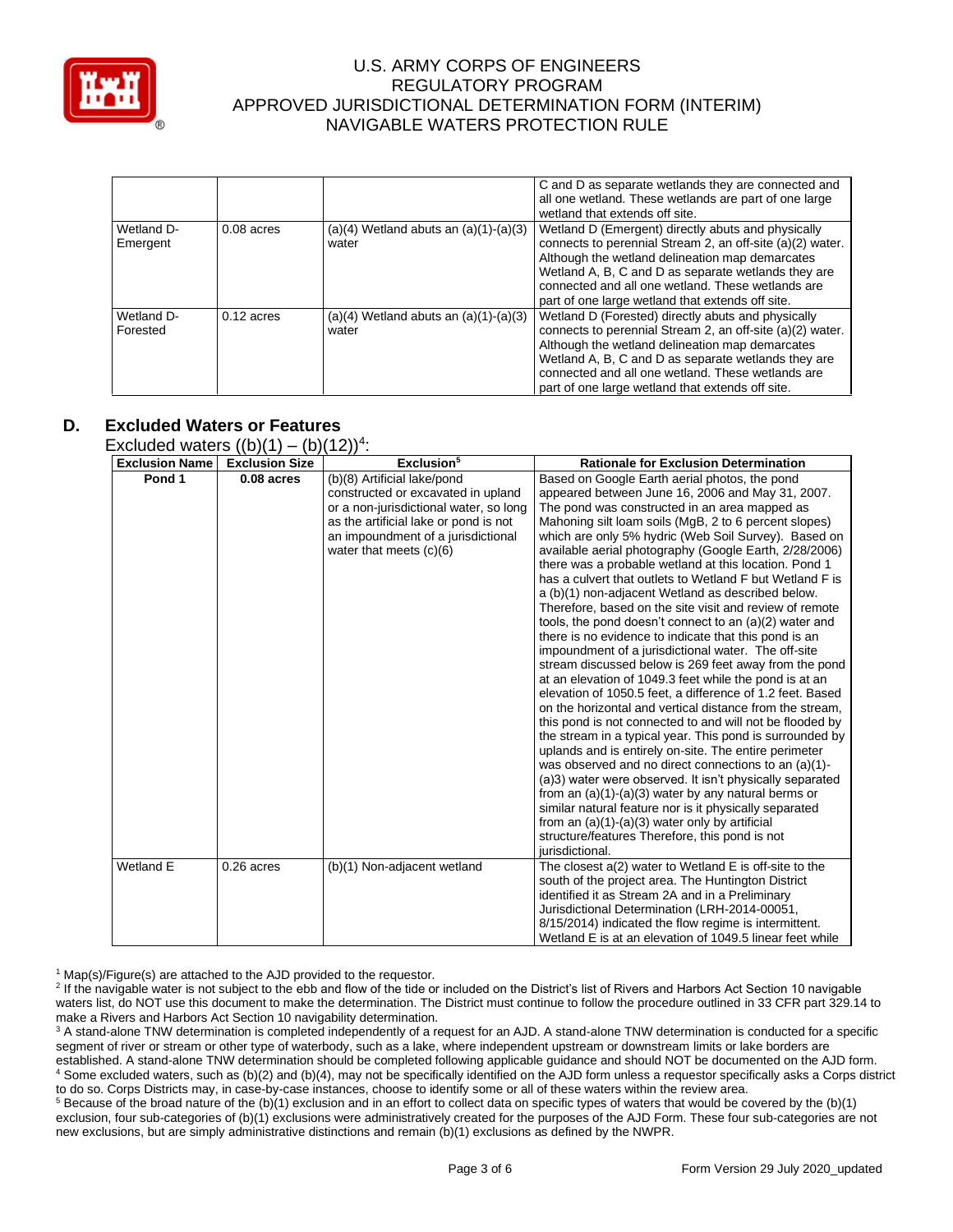

|                        |              |                             | Stream 2A is at an elevation of 1043.5, a difference of 6<br>feet. Wetland E is 734 linear feet from Stream 2A.<br>Based on the horizontal and vertical distance from the<br>stream, this wetland is not connected to and will not be<br>flooded by the stream in a typical year. This wetland is<br>surrounded by uplands and is entirely on-site. The<br>entire perimeter was observed and no direct<br>connections to an $(a)(1)-(a)3)$ water were observed. It<br>isn't physically separated from an (a)(1)-(a)(3) water by<br>any natural berms or similar natural feature nor is it<br>physically separated from an $(a)(1)-(a)(3)$ water only by<br>artificial structure/features Therefore, this wetland is<br>non-adjacent.                                                                                                                                                                                                                                                                                                                                                      |
|------------------------|--------------|-----------------------------|-------------------------------------------------------------------------------------------------------------------------------------------------------------------------------------------------------------------------------------------------------------------------------------------------------------------------------------------------------------------------------------------------------------------------------------------------------------------------------------------------------------------------------------------------------------------------------------------------------------------------------------------------------------------------------------------------------------------------------------------------------------------------------------------------------------------------------------------------------------------------------------------------------------------------------------------------------------------------------------------------------------------------------------------------------------------------------------------|
| <b>Wetland F</b>       | $0.08$ acres | (b)(1) Non-adjacent wetland | The closest $a(2)$ water to Wetland F is off-site to the<br>south of the project area. The Huntington District<br>identified it as Stream 2A and in a Preliminary<br>Jurisdictional Determination (LRH-2014-00051,<br>8/15/2014) indicated the flow regime is intermittent.<br>Wetland F is at an elevation of 1045.8 linear feet while<br>Stream 2A is at an elevation of 1043.5, a difference of<br>2.3 feet. Wetland F is 192 linear feet from Stream 2A.<br>Based on the horizontal and vertical distance from the<br>stream, this wetland is not connected to and will not be<br>flooded by the stream in a typical year. This wetland is<br>extends off-site to the south. The entire perimeter was<br>observed and no direct connections to an (a)(1)-(a)3)<br>water were observed. It isn't physically separated from<br>an $(a)(1)-(a)(3)$ water by any natural berms or similar<br>natural feature nor is it physically separated from an<br>$(a)(1)$ - $(a)(3)$ water only by artificial structure/features<br>Therefore, this wetland is non-adjacent.                        |
| Wetland G-<br>Emergent | $0.38$ acres | (b)(1) Non-adjacent wetland | The closest a(2) water to Wetland G (Emergent) is off-<br>site to the south of the project area. The Huntington<br>District identified it as Stream 2A and in a Preliminary<br>Jurisdictional Determination (LRH-2014-00051,<br>8/15/2014) indicated the flow regime is intermittent.<br>Wetland G (Emergent) is at an elevation of 1053, while<br>Stream 2A is at an elevation of 1043.5, a difference of<br>9.5 feet. Wetland E is 486 linear feet from Stream 2A.<br>Based on the horizontal and vertical distance from the<br>stream, this wetland is not connected to and will not be<br>flooded by the stream in a typical year. This wetland is<br>surrounded by uplands and is entirely on-site. The<br>entire perimeter was observed and no direct<br>connections to an $(a)(1)-(a)3)$ water were observed. It<br>isn't physically separated from an $(a)(1)-(a)(3)$ water by<br>any natural berms or similar natural feature nor is it<br>physically separated from an (a)(1)-(a)(3) water only by<br>artificial structure/features Therefore, this wetland is<br>non-adjacent. |
| Wetland G-<br>Forested | $0.15$ acres | (b)(1) Non-adjacent wetland | The closest a(2) water to Wetland G (Forested) is off-<br>site to the south of the project area. The Huntington<br>District identified it as Stream 2A and in a Preliminary                                                                                                                                                                                                                                                                                                                                                                                                                                                                                                                                                                                                                                                                                                                                                                                                                                                                                                               |

<sup>1</sup> Map(s)/Figure(s) are attached to the AJD provided to the requestor.

 $5$  Because of the broad nature of the (b)(1) exclusion and in an effort to collect data on specific types of waters that would be covered by the (b)(1) exclusion, four sub-categories of (b)(1) exclusions were administratively created for the purposes of the AJD Form. These four sub-categories are not new exclusions, but are simply administrative distinctions and remain (b)(1) exclusions as defined by the NWPR.

<sup>&</sup>lt;sup>2</sup> If the navigable water is not subject to the ebb and flow of the tide or included on the District's list of Rivers and Harbors Act Section 10 navigable waters list, do NOT use this document to make the determination. The District must continue to follow the procedure outlined in 33 CFR part 329.14 to make a Rivers and Harbors Act Section 10 navigability determination.

<sup>&</sup>lt;sup>3</sup> A stand-alone TNW determination is completed independently of a request for an AJD. A stand-alone TNW determination is conducted for a specific segment of river or stream or other type of waterbody, such as a lake, where independent upstream or downstream limits or lake borders are established. A stand-alone TNW determination should be completed following applicable guidance and should NOT be documented on the AJD form. <sup>4</sup> Some excluded waters, such as (b)(2) and (b)(4), may not be specifically identified on the AJD form unless a requestor specifically asks a Corps district to do so. Corps Districts may, in case-by-case instances, choose to identify some or all of these waters within the review area.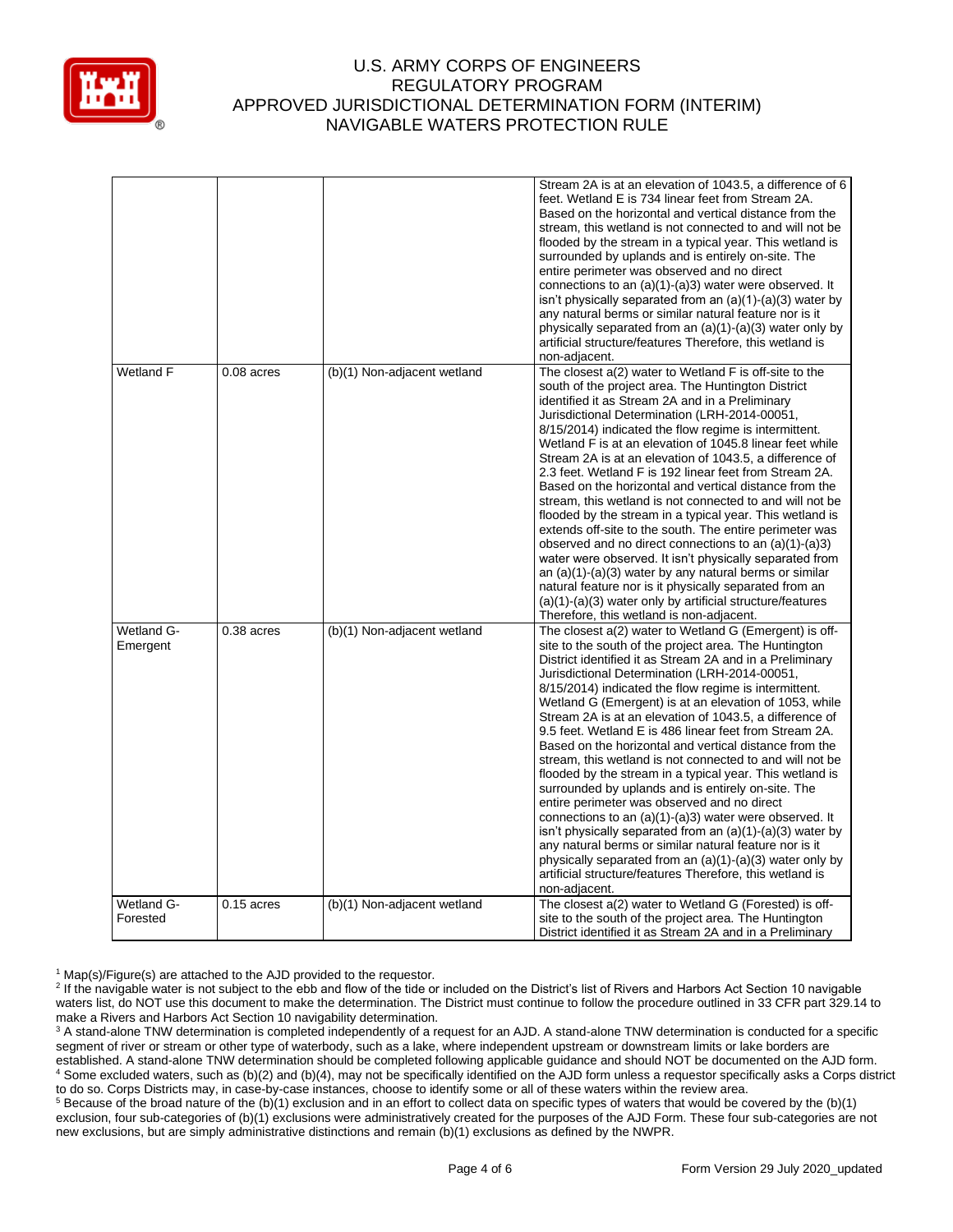

| Jurisdictional Determination (LRH-2014-00051,<br>8/15/2014) indicated the flow regime is intermittent.<br>Wetland G (Forested) is at an elevation of 1059, while<br>Stream 2A is at an elevation of 1043.5, a difference of<br>15.5 feet. Wetland E is 696 linear feet from Stream 2A.<br>Based on the horizontal and vertical distance from the<br>stream, this wetland is not connected to and will not be<br>flooded by the stream in a typical year. This wetland is<br>surrounded by uplands and is entirely on-site. The<br>entire perimeter was observed and no direct<br>connections to an $(a)(1)-(a)3)$ water were observed. It<br>isn't physically separated from an $(a)(1)-(a)(3)$ water by |
|----------------------------------------------------------------------------------------------------------------------------------------------------------------------------------------------------------------------------------------------------------------------------------------------------------------------------------------------------------------------------------------------------------------------------------------------------------------------------------------------------------------------------------------------------------------------------------------------------------------------------------------------------------------------------------------------------------|
| any natural berms or similar natural feature nor is it                                                                                                                                                                                                                                                                                                                                                                                                                                                                                                                                                                                                                                                   |
| physically separated from an $(a)(1)-(a)(3)$ water only by<br>artificial structure/features Therefore, this wetland is<br>non-adjacent.                                                                                                                                                                                                                                                                                                                                                                                                                                                                                                                                                                  |

# **III. SUPPORTING INFORMATION**

- **A. Select/enter all resources** that were used to aid in this determination and attach data/maps to this document and/or references/citations in the administrative record, as appropriate.
	- **\_X\_** Information submitted by, or on behalf of, the applicant/consultant: *Wetland Delineation (HZW Environmental Consultants, September 2020 and June 2019).* This information *is* sufficient for purposes of this AJD. Rationale: *N/A* 
		- **\_\_\_** Data sheets prepared by the Corps: *Title(s) and/or date(s).*
	- **\_X\_** Photographs: Aerial (See table below under Typical Year Assessment for source and date of photos)
	- **\_X\_** Corps Site visit(s) conducted on: 10/8/2020
	- **\_\_\_** Previous Jurisdictional Determinations (AJDs or PJDs): LRH-2014-00051 (PJD, 8/15/2014)
	- **\_X\_** Antecedent Precipitation Tool: *provide detailed discussion in Section III.B.*
	- **\_X\_** USDA NRCS Soil Survey: Web Soil Survey [\(https://websoilsurvey.nrcs.usda.gov/app/,](https://websoilsurvey.nrcs.usda.gov/app/) site accessed 10/5/2020)
	- **\_X\_** USFWS NWI maps: *National Wetlands Inventory*  [\(https://fwsprimary.wim.usgs.gov/wetlands/apps/wetlands-mapper/,](https://fwsprimary.wim.usgs.gov/wetlands/apps/wetlands-mapper/) site accessed 3/31/2021)
	- **\_X\_** USGS topographic maps: HistoricAerials.com (2016, 1962, 1939)

#### **Other data sources used to aid in this determination:**

| Data Source (select)       | Name and/or date and other relevant information |
|----------------------------|-------------------------------------------------|
| <b>USGS Sources</b>        | N/A.                                            |
| <b>USDA Sources</b>        | N/A.                                            |
| NOAA Sources               | N/A.                                            |
| <b>USACE Sources</b>       | N/A.                                            |
| State/Local/Tribal Sources | N/A.                                            |
| <b>Other Sources</b>       | N/A.                                            |

 $1$  Map(s)/Figure(s) are attached to the AJD provided to the requestor.

<sup>2</sup> If the navigable water is not subject to the ebb and flow of the tide or included on the District's list of Rivers and Harbors Act Section 10 navigable waters list, do NOT use this document to make the determination. The District must continue to follow the procedure outlined in 33 CFR part 329.14 to make a Rivers and Harbors Act Section 10 navigability determination.

<sup>3</sup> A stand-alone TNW determination is completed independently of a request for an AJD. A stand-alone TNW determination is conducted for a specific segment of river or stream or other type of waterbody, such as a lake, where independent upstream or downstream limits or lake borders are established. A stand-alone TNW determination should be completed following applicable guidance and should NOT be documented on the AJD form. <sup>4</sup> Some excluded waters, such as (b)(2) and (b)(4), may not be specifically identified on the AJD form unless a requestor specifically asks a Corps district

to do so. Corps Districts may, in case-by-case instances, choose to identify some or all of these waters within the review area.  $5$  Because of the broad nature of the (b)(1) exclusion and in an effort to collect data on specific types of waters that would be covered by the (b)(1) exclusion, four sub-categories of (b)(1) exclusions were administratively created for the purposes of the AJD Form. These four sub-categories are not new exclusions, but are simply administrative distinctions and remain (b)(1) exclusions as defined by the NWPR.